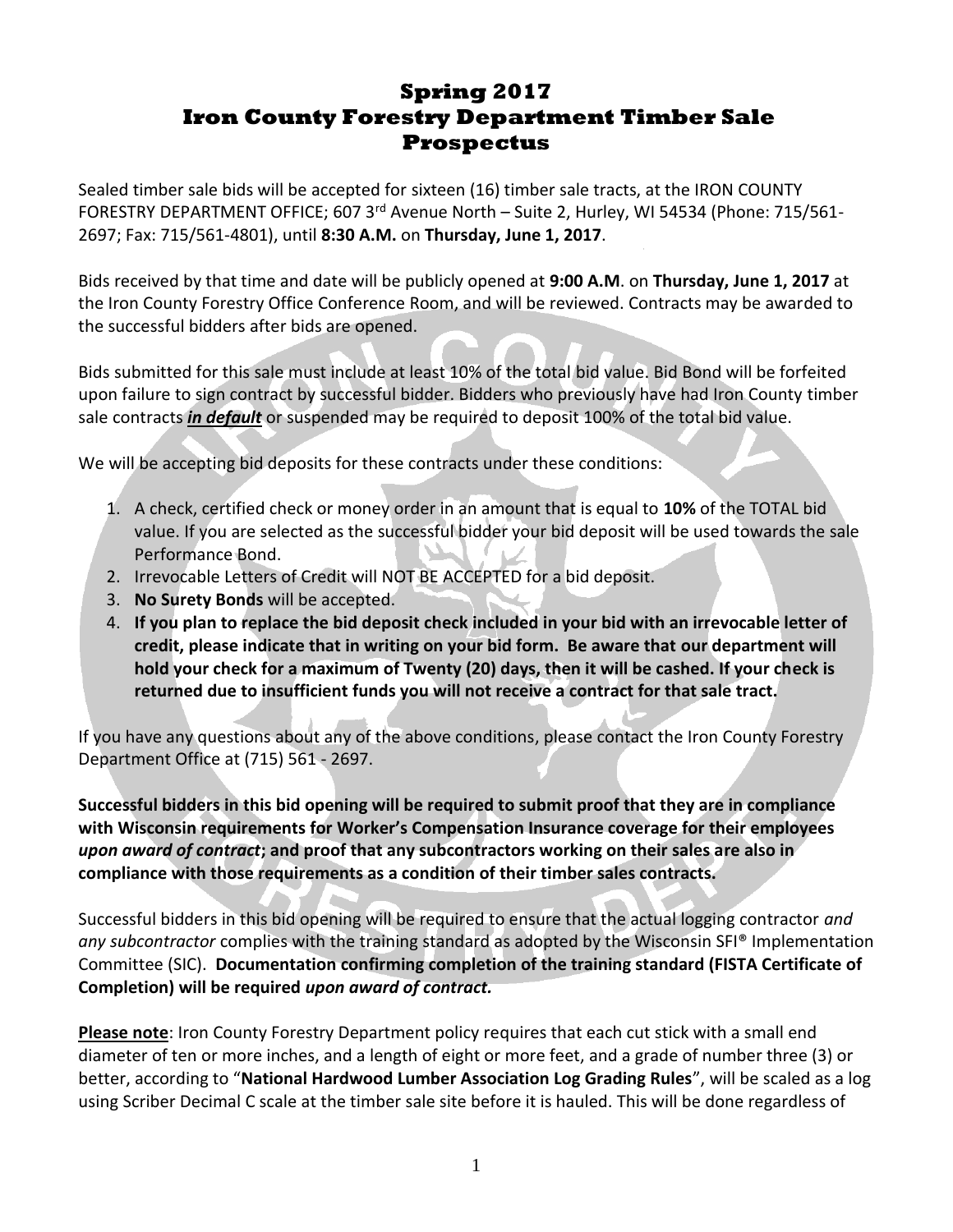whether the scaled stick is actually sold as a log, bolt, or pulpwood, by the contractor. All bidders are urged to consider this when they are deciding what to bid for log stumpage on the sales.

Original contract length: All Contracts are for two (2) years unless otherwise noted. Two (2) year Contracts expire July 1, 2019. Three (3) year Contracts expire July 1, 2020. (See prospectus and sale maps) **A one (1) year extension will be granted, with no stumpage increase, provided purchaser has paid for at least 50% of the total bid value.** Additional extensions of contracts may be granted by the Forestry Committee with up to a 10% stumpage increase.

DAMAGES: The Seller's damages upon the Purchaser's failure to perform this Contract include, but are not limited to: Double the mill value, as determined by the Seller, for the timber cut, removed, or damaged without authorization under or in violation of this Contract.

Utilization will follow specifications described on the map or pulp to a 4-inch minimum top diameter, hardwood sawlogs to a 10-inch minimum top diameter, and softwood sawtimber to a 9-inch minimum top diameter.

Contractors interested in the utilization of biomass (waste) must contact the Iron County Forestry Department for price negotiation and harvest specifications prior to removal.

Prior to logging operations but within six (6) months of the bid opening, a down payment in the amount of:

- **15% of the total bid value** for sales greater than \$10,000 in bid value.
- The entire bid value for sales with a bid value under \$10,000.
- *90% of the bid value for purchasers who have previously failed to make timely payments.*

If cash, check, cashier's check or money order are used for the down payment, the down payment will be credited to the Contract upon Purchaser's payment of no less than 75% of the estimated sale value. If an irrevocable letter of credit is used for the down payment, the irrevocable letter of credit will be returned to the Purchaser upon Purchaser's payment of no less than 90% of the estimated sale value.

The Purchaser will have the option, at the Seller's discretion, to prepay for scale tickets.

The performance bond may be written by an insurance company licensed to do business in Wisconsin, a cash bond, an irrevocable letter of credit, or any other form of security acceptable to Seller. The bond must be valid for six months beyond the expiration of this contract. Failure to submit the bond will be considered a breach of this Contract and subject the Purchaser to liability for damages.

**Rutting Policy:** In order to provide quantitative standards for defining the limits of acceptable rutting as required for Forest Certification Standards, Iron County Forest enforces the following policy. This policy is a part of the 2006 Fifteen Year Comprehensive Forest Management Plan. These standards will be used on timber sales, landings, skid trails, forest roads and trails, recreation trails (motorized and nonmotorized), parks and the Harbor.

Materials that complement the standards are being developed by State and Federal entities. Our past experiences with managing soil quality have been used to develop this policy and will be implemented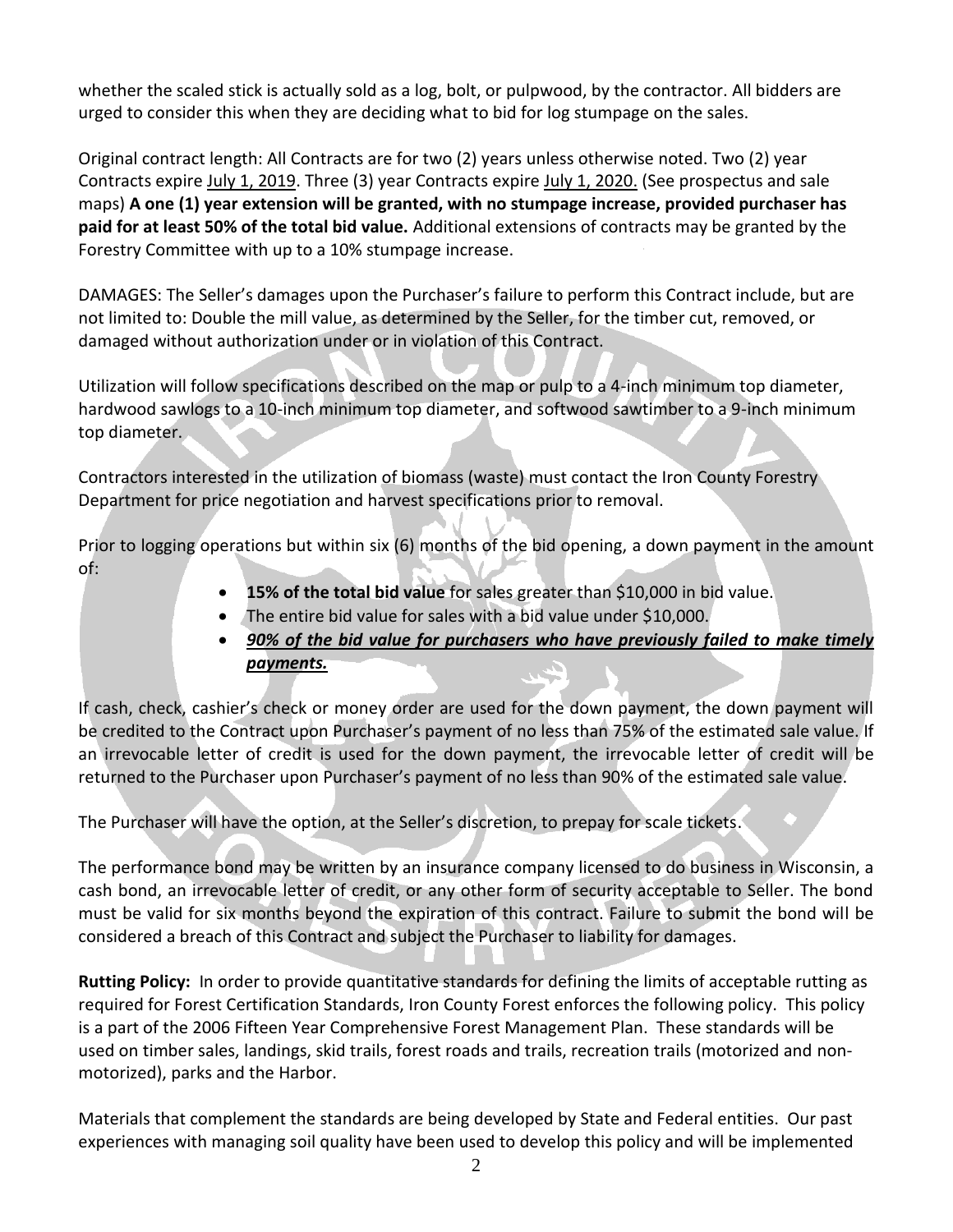for future problem solving. These materials will provide information on how to avoid unintentional soil disturbances and how to correct them if they occur.

This policy should be used in conjunction with field visits and in consultation with contractors, users and equipment operators. The policy should guide decisions made by the administrator and by users; but it does not mandate decisions. On the ground conditions and availability of equipment and other resources should also be considered.

Goals for the management of soil disturbance are to:

- Minimize inadvertent soil disturbance and potential adverse impacts to soil productivity, water quality, fish and wildlife habitat and other natural resources.
- Protect public investment in the Iron County Forest.
- Maintain roads and trails to intended design standards.
- Combine professional expertise and operator (user) experience in the formation of on the ground decisions.
- Provide a protocol for identifying and responding to maintenance needs.

The Iron County Forest recognizes that soil disturbances occur during forestry operations and recreational pursuits. Some disturbances are intentional, such as mechanical site preparation, construction of roads, landings and trails, and improvement of infrastructure and facilities. Other soil disturbances are unintentional, such as ruts or gullies, and may result in tree mortality, reduced forest soil productivity, and reduced water quality. Ruts and other soil disturbances visually suggest poor forest stewardship, even if forest productivity or water quality is not impacted.

Soil disturbance during logging or recreational use can be avoided or minimized by using appropriate equipment, by avoiding forest use on susceptible sites during wet periods, and by carefully monitoring and controlling operations. If they do occur, the potentially negative effects of soil disturbance can be mitigated by remedial actions such as reestablishing drainage or installing erosion controls. Repair and mitigation is less desirable than avoidance because of the cost of implementing and maintaining repair and mitigation practices, the loss of forest productivity, and the possibility that the soil degradation may not be correctable.

Areas with excessive levels of soil disturbance display degradation due to poor site conditions or excessive use. To avoid reaching excessive levels of soil disturbance and to avoid disruption in timber sale and other forest use activities, it shall be the policy of the Iron County Forest to take the following actions:

- Identify areas susceptible to soil disturbance and plan activities accordingly.
- Operate equipment and vehicles only when ground is frozen or dry enough to support the load.
- Monitor air temperature. Equipment or vehicles may not able to operate once temperatures rise above freezing.
- Avoid sharp turns, especially at base of hills.
- Avoid traveling through depressions.
- Utilize mats made from slash or manufactured material for temporary crossings. Remove when finished.
- Shift all operations to upland areas when soil or temperature conditions deteriorate.
- Reduce loads.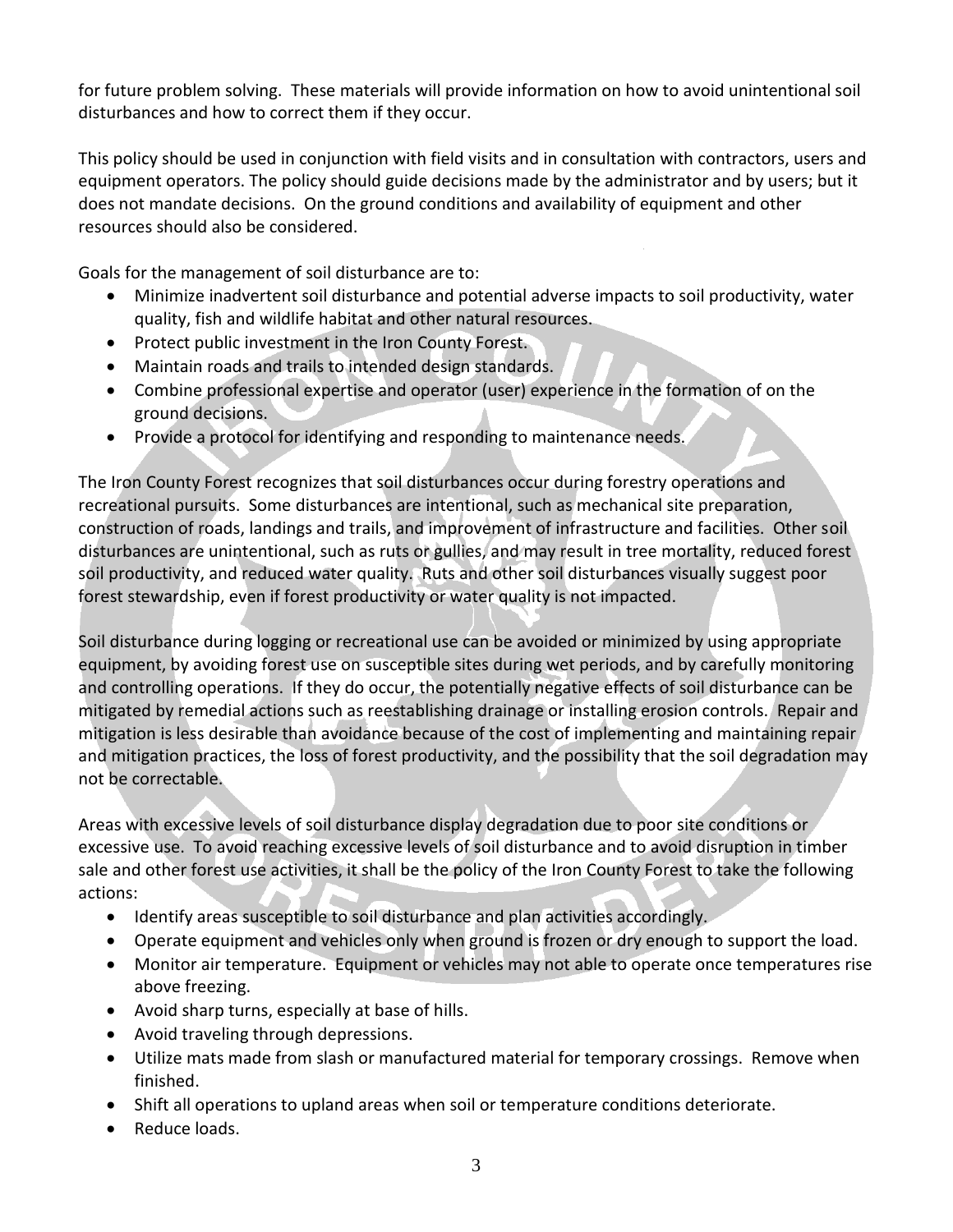- Use low ground pressure equipment and vehicles.
- Use common sense while operating vehicles on the Iron County Forest, ask yourself "will I cause significant soil disturbance? Do I have the proper equipment and time to repair any damage I cause?"

Excessive soil disturbance requires special attention from timber sale administrators in order to make any necessary recommendations. Classifying a soil disturbance as excessive does not mandate closing of a timber sale or a forest road, however, actions should be taken, as appropriate, to minimize further soil disturbances. A guideline for excessive rutting is as follows:

| Roads, landings, skid trails, and general | A gully or rut 6 inches deep or more and is resulting in                                                              |
|-------------------------------------------|-----------------------------------------------------------------------------------------------------------------------|
| harvest area                              | channelized flow to a wetland, stream, or lake.                                                                       |
| Roads, landings, and primary skid trails  | In a riparian management zone (RMZ) or wetland, a gully or rut<br>is 6 inches deep or more and 100 feet long or more. |
|                                           | In an upland area (outside of RMZ), a gully or rut is 10 inches<br>deep or more and 66 feet long or more.             |
| Secondary skid trails and general         | A gully or rut is 6 inches deep or more and 100 feet long or                                                          |
| harvest area                              | more.                                                                                                                 |

**Note:** The depth is to be measured from the original soil surface to the bottom of the depression. If individual lug depressions are visible, the depth would be measured to the lesser of the two depths (the top of the lug). The length would be measured from the start of the too deep section to the end of the too deep section. Measurements are not cumulative.

**Iron County Forest Cordwood Weight Conversion Factors:** The following weight conversion methods may be used in the conversion of weight scale to standard 128 cubic foot cord.

| <b>Species</b>       | <b>Weight (lbs)</b> |
|----------------------|---------------------|
| <b>Hemlock</b>       | 4,800               |
| Tamarack             | 4,650               |
| <b>Red Pine</b>      | 4,500               |
| Jack Pine            | 4,250               |
| <b>Balsam</b>        | 4,250               |
| <b>White Pine</b>    | 4,200               |
| Spruce               | 4,000               |
| Cedar                | 3,150               |
| <b>White Oak</b>     | 5,850               |
| <b>Red Oak</b>       | 5,500               |
| Yellow Birch         | 5,350               |
| Hard Maple           | 5,100               |
| Elm                  | 5,000               |
| <b>Balsam Poplar</b> | 4,900               |
| White Birch          | 4,800               |
| Ash                  | 4,600               |
| Soft Maple           | 4,550               |
| Aspen                | 4,500               |
| Basswood             | 3,850               |
| Mixed Hardwood       | 4,800               |
|                      |                     |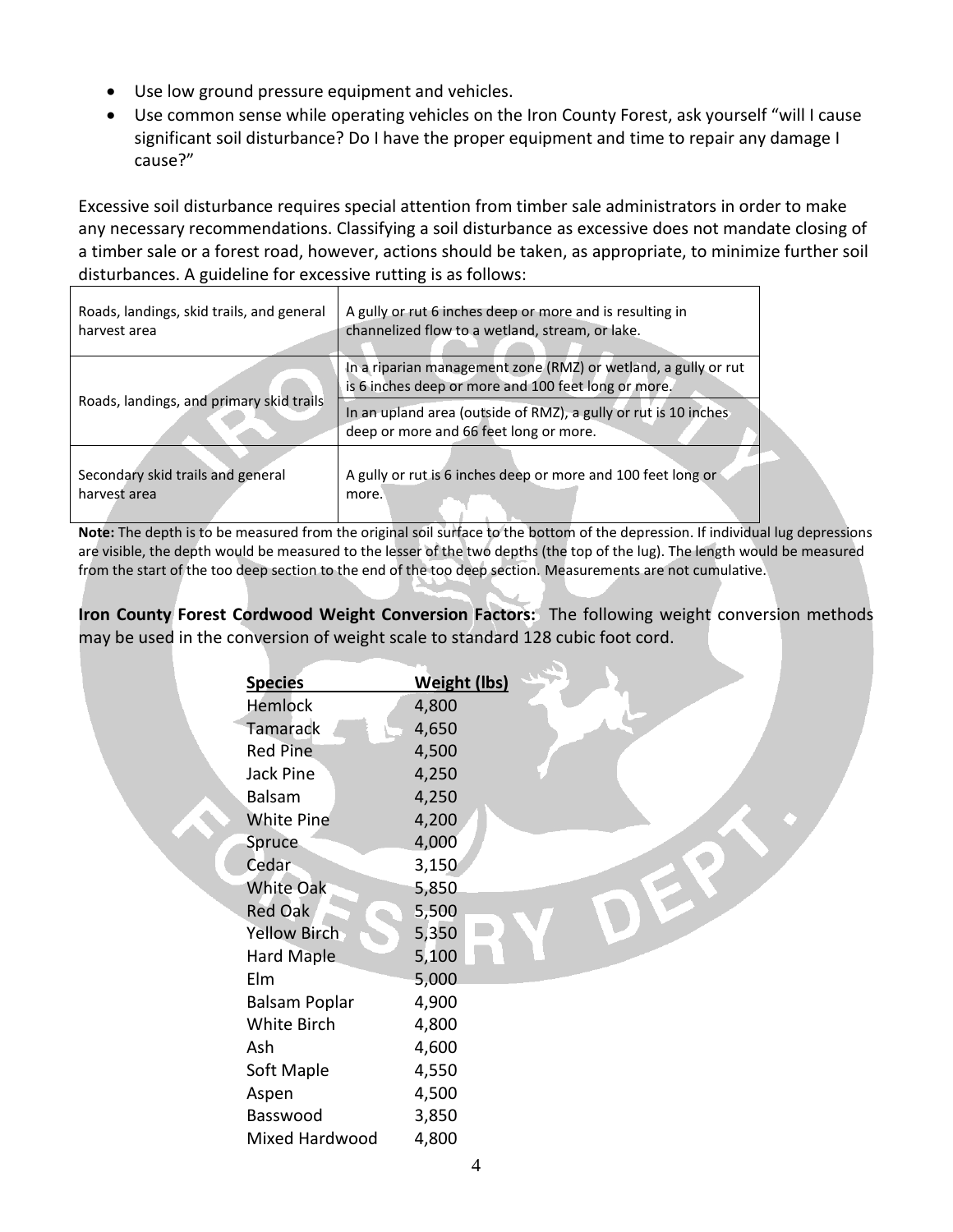## **Tract 12-16**

Sec 31, T45N, R1E; Sec 36, T45N, R1W; Sec 1, T44N, R1W; Town of Anderson (O'Brien Lake Rd.). Estimated to be: 4 MBF Hard Maple, 5 MBF Mixed Hardwood, 575 cord Mixed Hardwood, 140 cord Aspen, 45 cord Balsam Fir, 65 cord Spruce.

HARVEST SPECIFICATIONS: Area 1 (30 acres) Northern Hardwood Selection Harvest: Harvest all trees marked with orange paint along with all aspen, balsam fir, and spruce. Utilize pulpwood to a 4 inch top diameter, sawlogs to a minimum 10 inch top diameter. Follow the BMP's and prevent/minimize rutting along with damage to residual trees. Harvest will not take place from April  $1<sup>st</sup>$  through July  $1<sup>st</sup>$ . Sale boundaries is solid red line and blue line. Wheeled feller bunchers will not be allowed in Area 1.

Area 2 (28 acres) Overstory Removal: Harvest all aspen, balsam fir, and spruce. Also, harvest all hardwoods greater than 7 inches in diameter at breast height. Utilize pulpwood to a 4 inch top diameter, sawlogs to a minimum 10 inch top diameter. Follow the BMP's and prevent/minimize rutting along with damage to residual trees. Sale boundaries is two red dots, blue line, and small 2 acre piece to the east is solid red line.

Sale area is 58 acres and is cross-hatched on the map.

NO BIDS LESS THAN: \$175.00 per MBF Hard Maple, \$88.00 per MBF Mixed Hardwood, \$18.00 per cord Mixed Hardwood, \$18.00 per cord Aspen, \$15.00 per cord Balsam Fir, \$30.00 per cord Spruce.

## **Tract 19-16**

Sec 5 & 8, T45N, R1E; Town of Anderson (Cty Hwy E). Estimated to be: 6 MBF Hard Maple, 8 MBF Mixed Hardwood, 975 cord Mixed Hardwood, 290 cord Aspen, 110 cord Basswood, 33 cord Balsam Fir.

HARVEST SPECIFICATIONS: Cut only during dry, or frozen ground conditions, and only between September 15 and January 31. Eliminate rutting and Follow all Wisconsin Best Management Practices. Snowmobile trail bridges are not for truck use.

Clear cut Areas: Cut all Aspen, Balsam Fir and Hardwoods containing one or more 100 inch pulp stick to a 4 inch top diameter. Do not cut Pine, Hemlock or Cedar. Within 100 feet of the center line of Hwy E, cut only Aspen and Balsam (within red paint line).

Selective Cut Area: Cut only those trees marked with orange paint, and ironwood containing one or more 100 inch pulp stick to a 4 inch top. Do not cut any trees marked with green paint. Damage to residual stand will result in sale suspension.

Sale area is 109 acres and is cross-hatched on the map.

NO BIDS LESS THAN: \$250.00 per MBF Hard Maple, \$125.00 per MBF Mixed Hardwood, \$18.00 per cord Mixed Hardwood, \$18.00 per cord Aspen, \$5.00 per cord Basswood, \$15.00 per cord Balsam Fir.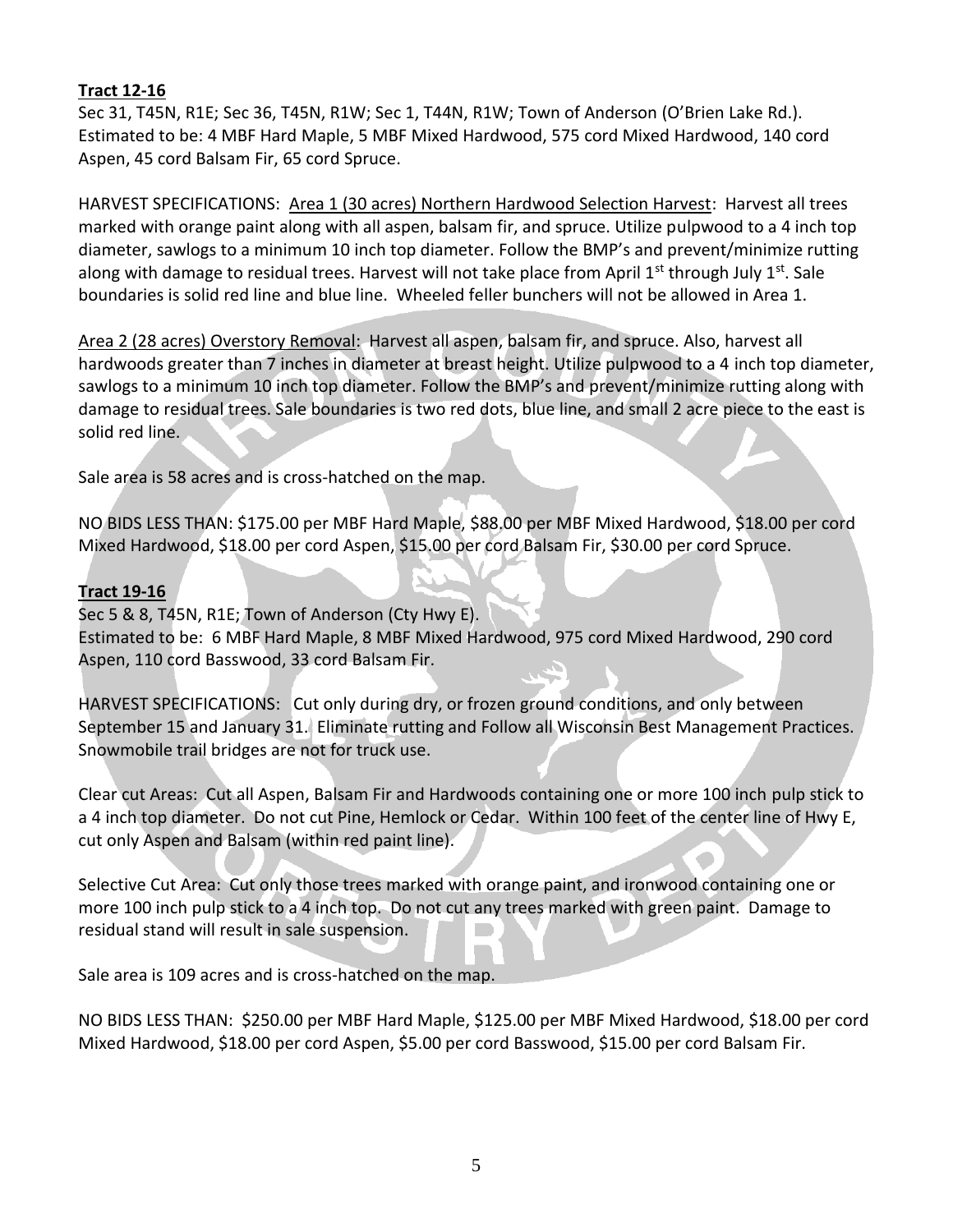## **Tract 20-16**

Sec 4, 5 & 8, T43N, R3E, Town of Mercer (Hwy 51).

Estimated to be: 2 MBF Sugar Maple, 2 MBF Mixed Hardwood, 140 cord Mixed Hardwood, 84 cord Red Pine, 25 cord Balsam Fir, 25 cord Spruce, 620 cord Aspen, 22 cord White Pine

## HARVEST SPECIFICATIONS: **Sale must be cut during dry summer or frozen ground conditions. The sale is bound by red paint except NE red pine.**

**Evenaged Harvest, 39 acres:** Cut all trees with one or more 100" pulp sticks and Balsam Fir with 2 or more 100" pulpsticks. Do not cut any Oak, Hemlock, Cedar, or White Pine.

**Selective Harvest, 9 acres:** Cut all trees marked with orange paint. Cut all Aspen and Balsam Fir containing one or more pulp sticks.

**General Cutting Restrictions:** Excessive rutting or excessive damage to residual trees shall result in suspension of logging activity. The sale must be cut progressively. Protect survey markers from damage. New road construction will require Forest Administrator approval. No harvest activity between 1 April and 30 June in the NH select cut area. Follow all Wisconsin BMPs to protect water and soil quality.

Sale area is 85 acres and is cross-hatched on the map.

NO BIDS LESS THAN: \$270.00 per MBF Hard Maple, \$135.00 per MBF Mixed Hardwood, \$22.30 per cord Mixed Hardwood, \$39.60 per cord Red Pine, \$14.90 per cord Balsam Fir, \$39.60 per cord Spruce, \$22.30 per cord Aspen, \$13.20 per cord White Pine.

## **Tract 25-16**

Sec 25 & 36, T46N, R1W; Sec 30 & 31, T46N, R1E, Town of Saxon (Sullivan Fire Lane). Estimated to be: 117 MBF Hard Maple, 28 MBF Basswood, 45 MBF Mixed Hardwood, 2600 cord Mixed Hardwood, 340 cord Basswood, 15 cord Aspen, 10 cord Balsam Fir.

HARVEST SPECIFICATIONS: Single-Tree Selection Harvest (229 acres) -- Cut all trees marked with orange paint and all aspen and balsam fir with at least one 100" pulp stick. Utilize sawlogs to a 10" top diameter and pulpwood to a 4" top. Sale boundary is marked with red paint lines. PROTECT ADVANCED REGENERATION! No logging April thru June without permission of Iron County Forestry. All Wisconsin BMP's for Water Quality to be strictly enforced. Ensure soils are adequately dry or frozen to avoid rutting. THIS SALE WILL BE A 3 YEAR CONTRACT.

Sale area is 229 acres and is cross-hatched on the map.

NO BIDS LESS THAN: \$275.00 per MBF Hard Maple, \$135.00 per MBF Basswood, \$135.00 per MBF Mixed Hardwood, \$20.00 per cord Mixed Hardwood, \$5.00 per cord Basswood, \$20.00 per cord Aspen, \$12.00 per cord Balsam Fir.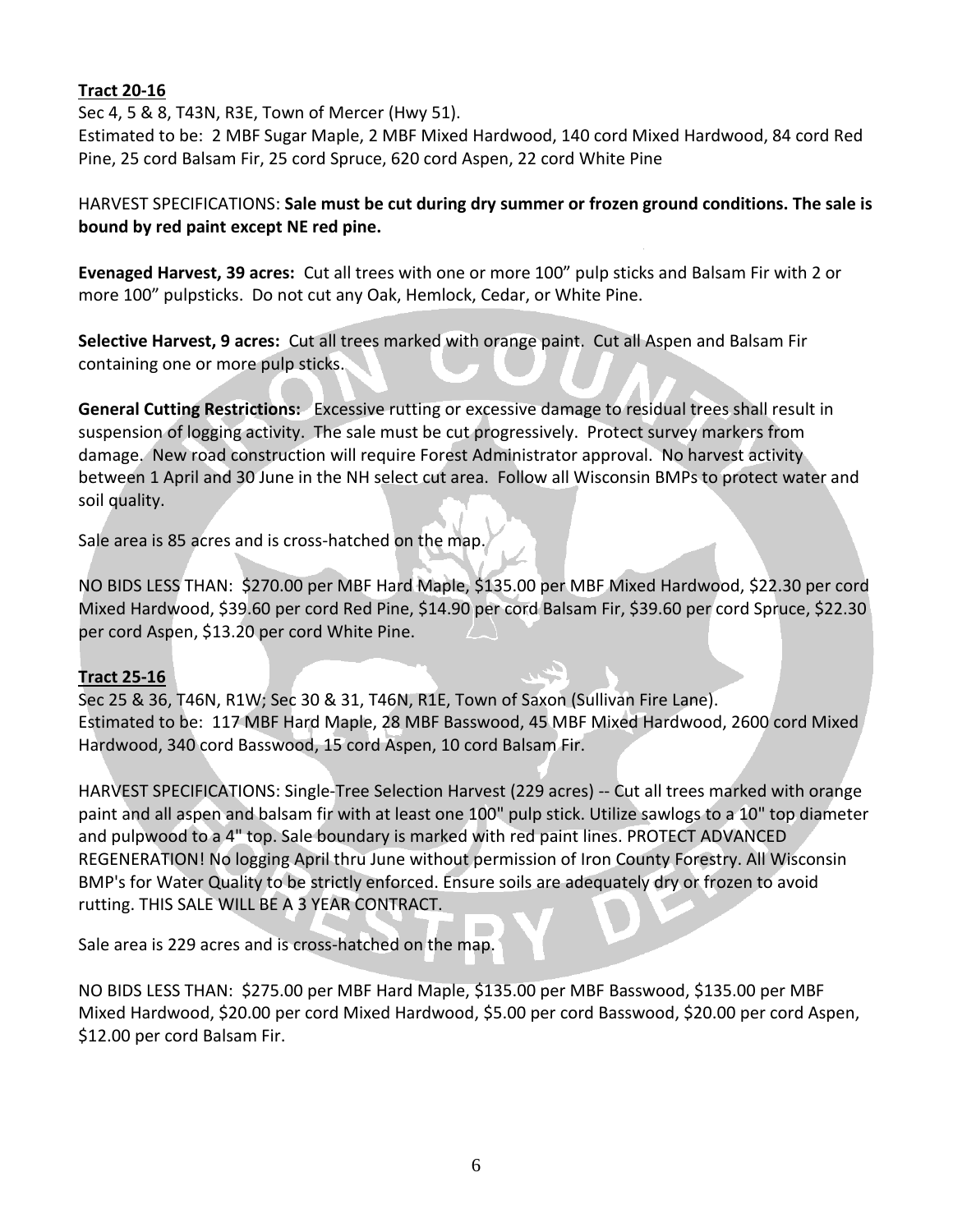## **Tract 30-16**

#### Sec 28 & 29, T46N, R1W, Town of Gurney (Vogues Rd)

Estimated to be: 36 MBF Hard Maple, 29 MBF Mixed Hardwood, 12 MBF Basswood, 1500 cord Mixed Hardwood, 105 cord Basswood, 65 cord Aspen, 35 cord Balsam Fir.

HARVEST SPECIFICATIONS: Harvest all orange marked trees, white birch, aspen, fir and ironwood that contain one or more 100 inch pulpstick to a 4" minimum top diameter, and sawlogs to a 10" top diameter. No cutting of hemlock, pine, cedar, spruce, elm, or oak. Prevent damage to residual stock. Follow all BMP's to prevent and minimize rutting. All slash will remain in harvested area. Sale area shall be kept free of litter at all times. Sale contains a permanent plot marked in blue paint. Continue cutting all orange trees in and around this area. No cutting from April through June.

Sale Area is 140 acres and is cross-hatched on the map.

NO BIDS LESS THAN: \$250.00 per MBF Hard Maple, \$125.00 per MBF Mixed Hardwood, \$125.00 per MBF Basswood, \$18.00 per cord Mixed Hardwood, \$5.00 per cord Basswood, \$15.00 per cord Aspen, \$15.00 per cord Balsam Fir.

## **Tract 33-16**

Sec 5, 6, 7 & 8, T45N, R1W, Town of Anderson (County Line Rd). Estimated to be: 39 MBF Basswood, 19 MBF Mixed Hardwood, 5 MBF Hard Maple, 740 cord Basswood, 580 per cord Mixed Hardwood, 15 cord Aspen.

HARVEST SPECIFICATIONS: Sale is a northern hardwoods selection harvest. The timber sale area is posted with red paint. Harvest all orange-marked trees with at least one 100 inch pulp stick. Harvest all aspen and ironwood with at least one 100 inch pulp stick. Utilize all pulpwood to a 4 inch minimum top diameter. Utilize all sawlogs to a 10 inch minimum top diameter. All slash shall remain in the timber sale area. Minimize damage to residual trees. Reserve all red-marked boundary trees. Reserve all snags that do not pose a safety hazard; felled snags shall not be yarded or removed. Utilize pre-existing skid trails and roads whenever possible, and soil disturbance or construction of new trails and roads shall be limited to that necessary to log the area. Follow all BMPs to prevent and minimize rutting, especially near ash swales. Operators shall remove all trash from the timber sale area before removing equipment.

Operations shall occur on frozen soil conditions only, unless otherwise approved by the timber sale administrator.

Sale area is approximately 171 acres and is cross-hatched on the map.

NO BIDS LESS THAN: \$95.00 per MBF Basswood, \$95.00 per MBF Mixed Hardwood, \$190.00 per MBF Hard Maple, \$3.50 per cord Basswood, \$12.80 per cord Mixed Hardwood, \$12.80 per cord Aspen.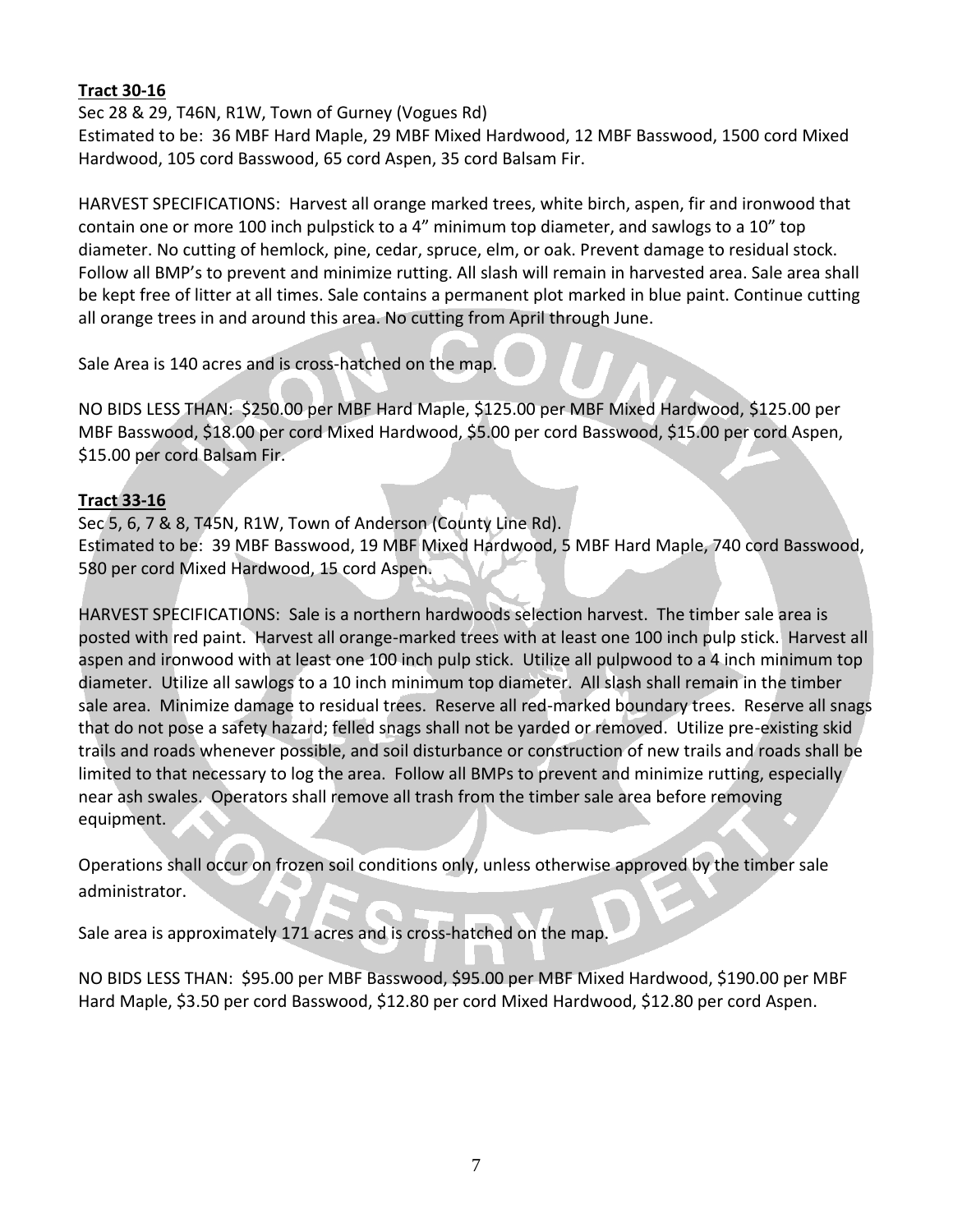## **Tract 34-16**

Sec 6, T44N, R2E, Town of Pence (Island Lake Rd.). Estimated to be: 8 MBF Mixed Hardwood, 5 MBF Hard Maple, 1020 cord Mixed Hardwood, 15 cord Aspen, 15 cord Balsam Fir

HARVEST SPECIFICATIONS: Sale is a northern hardwoods selection harvest. The timber sale area is posted with red paint. Ignore any blue paint in NW quadrant of sale: land was acquired by Iron County in 2015. Harvest all orange-marked trees with at least one 100 inch pulp stick. Equipment is allowed to move through the hemlock exclusion areas, but must minimize impacts to timber and follow all applicable BMPs. Harvest all aspen, balsam fir, and ironwood containing at least one 100 inch pulp stick Utilize all pulpwood to a 4 inch minimum top diameter. Utilize all sawlogs to a 10 inch minimum top diameter. Minimize damage to all residual trees. Reserve all snags that do not pose a safety hazard; felled snags shall not be yarded or removed. Reserve all red-marked boundary trees. Utilize pre-existing skid trails and roads whenever possible, and soil disturbance or construction of new trails and roads shall be limited to that necessary to log the area. Follow all BMPs to prevent and minimize rutting, especially near ash swales. All slash shall remain in the timber sale area. Operators shall remove all trash from the timber sale area before removing equipment.

Operations shall occur on frozen soil conditions only, unless otherwise approved by the timber sale administrator.

The sale area is 110 acres.

NO BIDS LESS THAN: \$112.00 per MBF Mixed Hardwood, \$228.00 per MBF Hard Maple, \$17.80 per cord Mixed Hardwood, \$17.80 per cord Aspen, \$10.70 per cord Balsam Fir.

#### **Tract 1-17**

Sec 33, T46N, R1W, Town of Gurney (Vogues Rd.) Estimated to be: 22 MBF Hard Maple, 22 MBF Basswood, 10 MBF Mixed Hardwood, 425 cord Mixed Hardwood, 230 cord Basswood, 135 cord Aspen

HARVEST SPECIFICATIONS: Cut all orange marked hardwoods and basswood, and all aspen that contain 1-100" pulpstick to a 4" top diameter for pulpwood and to a 10" top diameter for sawlogs. Do not cut oak or elm. Follow all BMP's to prevent and minimize rutting. Any new forest road location and construction is subject to review and approval. Care should be taken during harvesting to minimize any detrimental effects to the soils. Sale area shall be kept free of litter at all times. All slash must stay within sale parameters and out of black ash swales adjacent to and within sale area. **No cutting from April through June.**

The sale consists of 60 acres and is cross-hatched on the map.

NO BIDS LESS THAN: \$275.00 per MBF Hard Maple, \$135.00 per MBF Basswood, \$135.00 per MBF Mixed Hardwood, \$20.00 per cord Mixed Hardwood, \$5.00 per cord Basswood, \$20.00 per cord Aspen.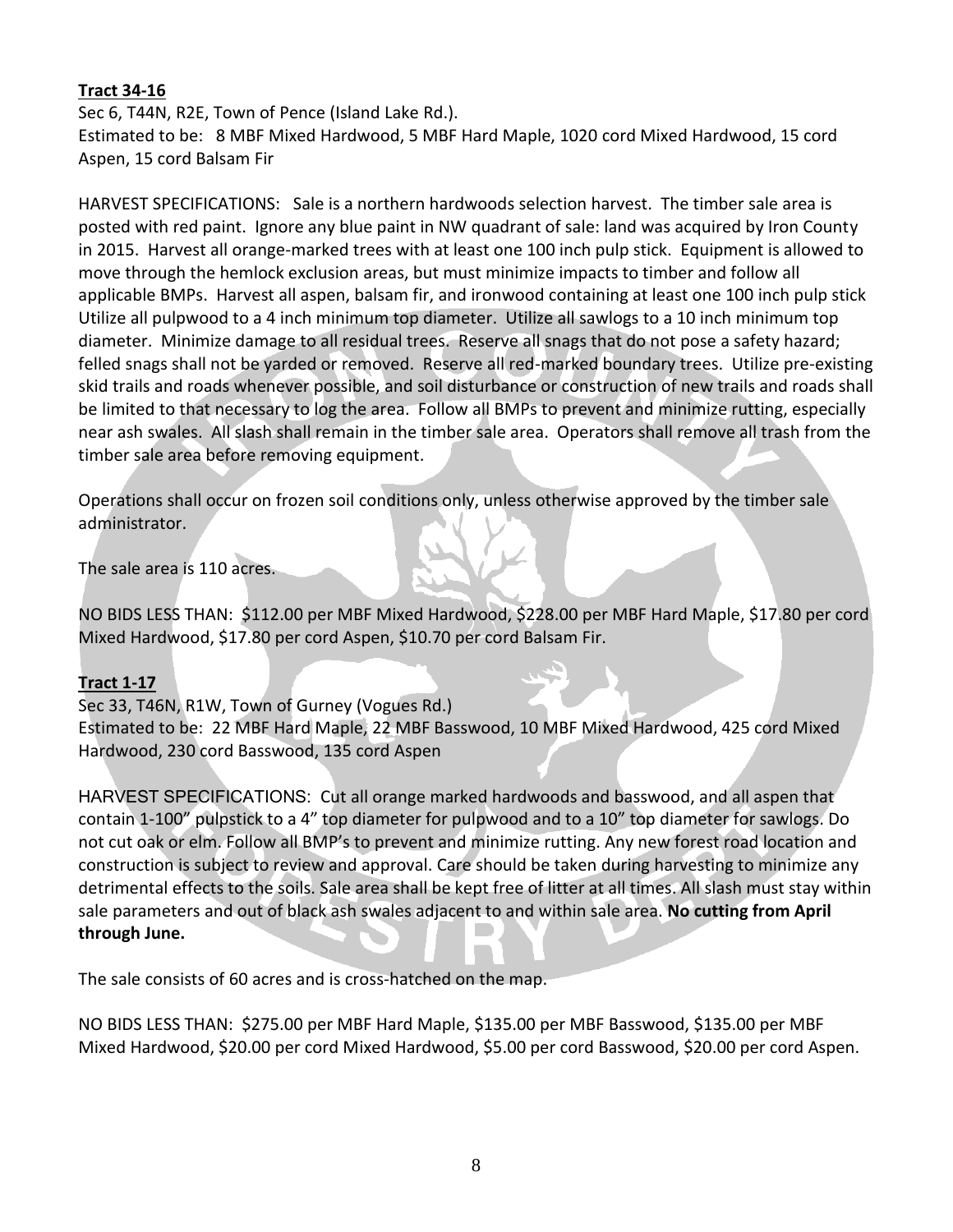## **Tract 2-17**

Sec 20 & 21, T42N, R2E, Town of Mercer (Cty Hwy FF) Estimated to be: 2 MBF Mixed Hardwood, 2276 cord Aspen, 274 cord Mixed Hardwood, 120 cord Balsam Fir.

HARVEST SPECIFICATIONS: Minimize/prevent rutting. Harvest sale progressively. Protect residual stems from damage; especially Elm. Protect advanced regeneration from damage to the best of ability. New road construction with approval from ICF Administrator only. Follow all Wisconsin BMPs for water quality.

*Aspen Regeneration Harvest*: Harvest all aspen and balsam fir that will yield one 100 inch pulpstick. Harvest all ash and mixed hardwood smaller than or equal to 10 inches DBH. Do not harvest any cedar, white pine, birch, cherry, oak, elm and hemlock; protect these species from harvest damage. Utilize saw timber to a 10 inch top, pulpwood to a 4 inch top.

Sale area is approximately 127 acres and is cross-hatched on the map. A 3-year contract will be awarded.

NO BIDS LESS THAN: \$167.00 per MBF Mixed Hardwood, \$29.40 per cord Aspen, \$29.40 per cord Mixed Hardwood, \$17.64 per cord Balsam Fir.

## **Tract 3-17**

Sec 4 & 5, T43N, R4E, Town of Mercer (Shay's Mill Rd.) Estimated to be: 2 MBF Mixed Hardwood, 850 cord Aspen, 160 cord Balsam Fir, 80 cord Spruce, 70 cord Mixed Hardwood

HARVEST SPECIFICATIONS: Cut all Aspen, Balsam Fir, White Spruce, and Mixed Hardwoods containing one or more 100 inch pulp stick to a 4 inch minimum top diameter. Do not cut Pine, Cedar, Hemlock, Tamarack or Black Spruce. Do not operate equipment within 15 feet of wetland areas unless the ground is frozen, and do not leave tops in wetlands. Eliminate rutting.

The sale consists of 68 acres and is cross-hatched on the map.

NO BIDS LESS THAN: \$100.00 per MBF Mixed Hardwood, \$20.00 per cord Aspen, \$12.00 per cord Balsam Fir, \$30.00 per cord Spruce, \$20.00 per cord Mixed Hardwood

## **Tract 4-17**

Sec 5 & 6, T43N, R4E, Town of Mercer (Co Hwy G)

Estimated to be: 1 MBF Mixed Hardwood, 2250 cord Aspen, 300 cord Mixed Hardwood, 250 cord Balsam Fir, 125 cord White Spruce, 65 cord Red Pine

HARVEST SPECIFICATIONS: **Zone 1: (110-acre Aspen Clearcut)** Cut all aspen, mixed hardwoods, spruce, and fir 2 inches and up. Do not cut pine, elm, oak, basswood, cedar, black spruce, or tamarack. Utilize pulpwood to a 4-inch top diameter and sawlogs to a minimum 10-inch top diameter. Any new forest road location and construction is subject to review and approval. Care should be taken during harvesting to minimize any detrimental effects to the soils. Follow all BMP's. All slash will remain in sale parameters and out of any private property, abandoned power line, and snowmobile trail. No seasonal restrictions.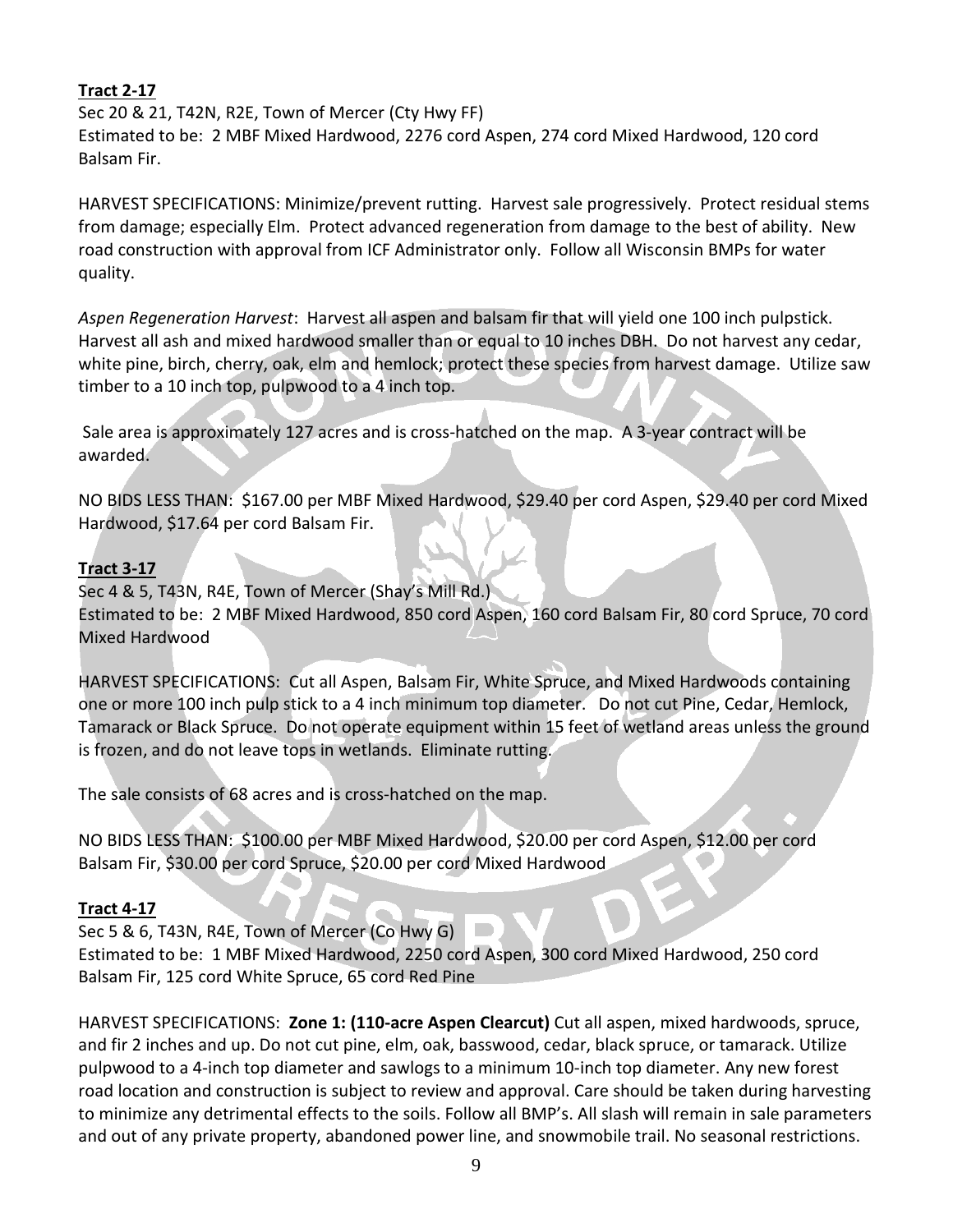**Zone 2: (3-acre Red Pine Thinning)** Cut all orange marked red pine and all aspen, fir, white spruce, and mixed hardwoods that contain 1-100" pulpstick. Utilize pulpwood to a 4-inch top diameter and sawlogs to a 10-inch minimum top diameter. Careful consideration must go into protecting residual red pine. Consult with forester before cutting in any skid trails. All slash will remain within sale parameter and off the abandoned powerline and snowmobile trail. No seasonal restrictions.

The sale area is 113 acres and is cross-hatched on the map. A 3-year contract will be awarded.

NO BIDS LESS THAN: \$135.00 per MBF Mixed Hardwood, \$20.00 per cord Aspen, \$20.00 per cord Mixed Hardwood, \$12.00 per cord Balsam Fir, \$20.00 per cord White Spruce, \$25.00 per cord Red Pine.

# **Tract 5-17**

Sec 21 & 22, T45N, R1E, Town of Knight (Snake Track/Bucs Pit Rd.). Estimated to be: 1 MBF Mixed Hardwood, 275 cord Mixed Hardwood, 150 cord Aspen, 180 cord Balsam Fir, 120 cord Spruce

HARVEST SPECIFICATIONS: Harvest Specifications Area 1 (7 acres): Harvest all trees marked with orange paint along with all aspen, balsam fir, and spruce. Utilize pulpwood to a 4 inch top diameter, sawlogs to a minimum 10 inch top diameter. Follow the BMP's and prevent/minimize rutting along with damage to residual trees. Harvest will not take place from April 1<sup>st</sup> through June 30<sup>th</sup>. Sale boundaries is solid red line.

Harvest Specifications Area 2 (38 acres): Harvest everything 2 inches dbh and up, except for oak, elm, cedar, hemlock, and pine. Utilize pulpwood to a 4 inch top diameter, sawlogs to a minimum 10 inch top diameter. Follow the BMP's and prevent/minimize rutting along with damage to residual trees. Sale boundaries is two red dots.

The sale area is 45 acres and is cross-hatched on the map.

NO BIDS LESS THAN: \$95.00 per MBF Mixed Hardwood, \$27.80 per cord Mixed Hardwood, \$27.80 per cord Aspen, \$14.20 per cord Balsam Fir, \$41.70 per cord Spruce.

# **Tract 6-17**

Sec 5, T43N, R3E, Town of Mercer (Moose Lake Rd.) Estimated to be: 1 MBF Mixed Hardwood, 30 cord Mixed Hardwood, 120 cord Aspen, 40 cord Balsam Fir, 170 cord Spruce.

HARVEST SPECIFICATIONS: Harvest everything 2 inches dbh and up, except for tamarack, oak, cedar, hemlock, and pine. Utilize pulpwood to a 4 inch top diameter, sawlogs to a minimum 10 inch top diameter. Follow the BMP's and prevent/minimize rutting along with damage to residual trees. Sale boundaries is two red dots. No harvesting will take place from March 1<sup>st</sup> thru July 31<sup>st</sup>, unless otherwise approved by Iron County Forestry Department.

Sale area is 15 acres and is cross-hatched on the map.

NO BIDS LESS THAN: \$95.00 per MBF Mixed Hardwood, \$27.80 per cord Mixed Hardwood, \$27.80 per cord Aspen, \$14.20 per cord Balsam Fir, \$41.70 per cord Spruce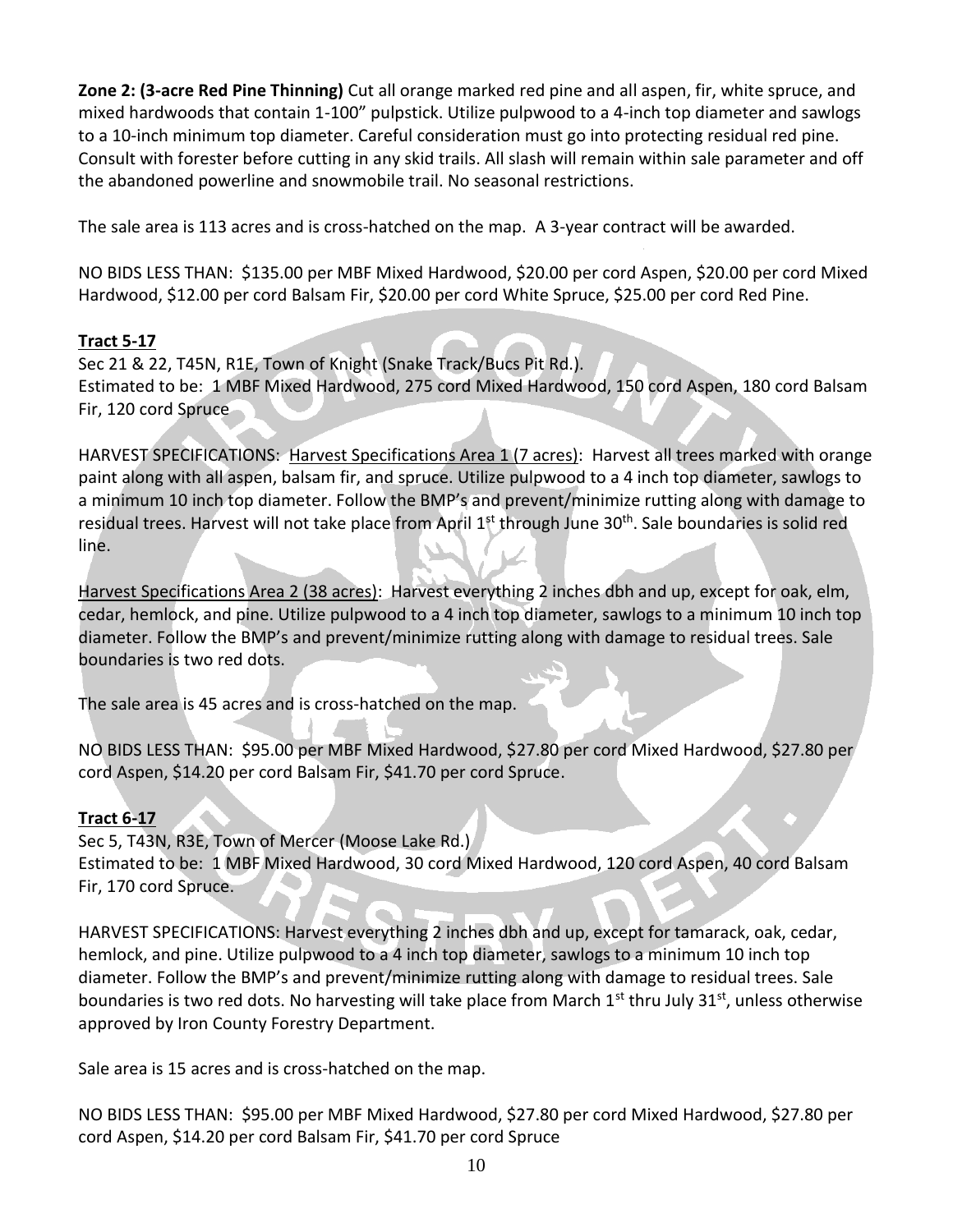## **Tract 7-17**

Sec 27 & 34, T46N, R1W, Town of Gurney (Sullivan Fire Lane/Casey Sag) Estimated to be: 16 MBF Hard Maple, 140 MBF Mixed Hardwood, 1000 cord Mixed Hardwood, 60 cord Aspen, 10 cord Balsam Fir, 10 cord Spruce, 1000 cord Basswood.

HARVEST SPECIFICATIONS: Area 1 (198 acres) Harvest all trees marked with orange paint along with all balsam fir, spruce, and aspen greater than 8 diameter at breast height. Utilize pulpwood to a 4 inch top diameter, sawlogs to a minimum 10 inch top diameter. Follow the BMP's and prevent/minimize rutting along with damage to residual trees. Harvest will not take place from April 1<sup>st</sup> through June 30th. Sale boundaries is solid red line. Wheeled feller bunchers will not be allowed in Area 1.

Harvest Specifications Area 2 (7 acres) Harvest everything with one pulp stick, except for yellow birch, oak, cedar, hemlock, and pine. Utilize pulpwood to a 4 inch top diameter, sawlogs to a minimum 10 inch top diameter. Follow the BMP's and prevent/minimize rutting along with damage to residual trees. Sale boundaries is two red dots.

Sale area is 205 acres and is cross-hatched on the map.

NO BIDS LESS THAN: \$193.00 per MBF Hard Maple, \$95.00 per MBF Mixed Hardwood, \$27.80 per cord Mixed Hardwood, \$27.80 per cord Aspen, \$16.70 per cord Balsam Fir, \$41.70 per cord Spruce, \$5.90 per cord Basswood

## **Tract 9-17**

Sec 19 & 20, T47N, R1W, Town of Gurney (Fire Lane Rd.) Estimated to be: 400 cord Red Pine

HARVEST SPECIFICATIONS: Cut all trees marked with orange paint containing one or more 100 inch pulpstick to a 4 inch minimum top diameter. Damage to residual trees will result in sale suspension.

Sale area is 32 acres and is cross-hatched on the map.

NO BIDS LESS THAN: \$35.00 per cord Red Pine.

## **Tract 10-17**

Sec 4 & 9, T42N, R2E, Town of Mercer (Cty Hwy FF)

Estimated to be: 148 MBF Hard Maple, 70 MBF Mixed Hardwood, 2900 cord Mixed Hardwood, 20 cord Balsam Fir, 20 cord Spruce, 100 cord Basswood.

HARVEST SPECIFICATIONS: Harvest all trees marked with orange paint along with all aspen, balsam fir, and spruce. Utilize pulpwood to a 4 inch top diameter, sawlogs to a minimum 10 inch top diameter. Follow the BMP's and prevent/minimize rutting along with damage to residual trees. Harvest will not take place from April  $1^{st}$  through June  $30^{th}$ , unless cleared by the Forest Administrator. The sale boundaries is the swamp edges.

Sale area is 275 acres and is cross-hatched on the map. A 3-year contract will be awarded.

NO BIDS LESS THAN: \$314.00 per MBF Hard Maple, \$154.00 per MBF Mixed Hardwood, \$22.40 per cord Mixed Hardwood, \$12.00 per cord Balsam Fir, \$33.60 cord Spruce, \$5.60 cord Basswood.